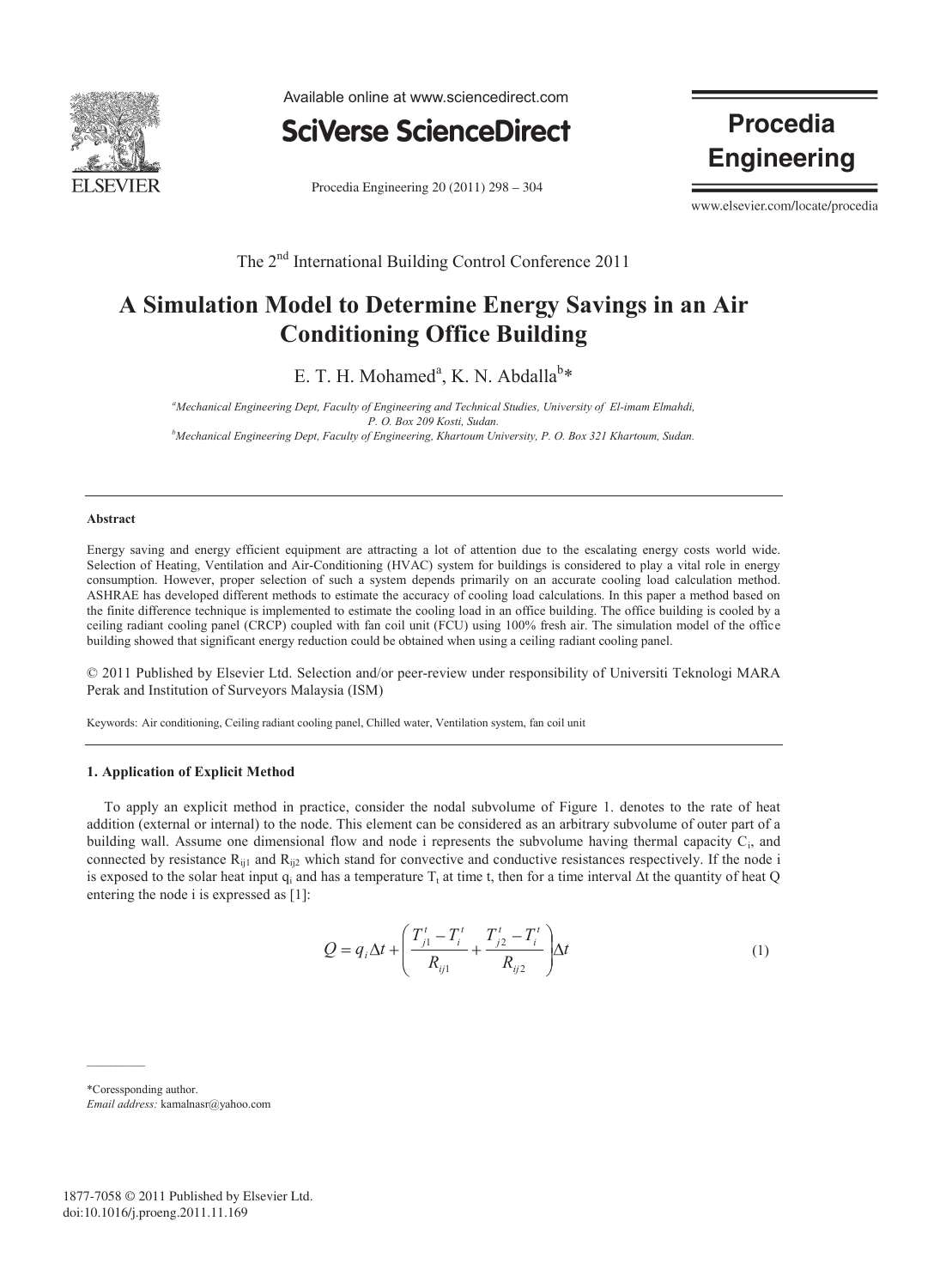

Figure 1. The rate of heat addition (external or internal) to the node

From first law of thermodynamics, this heat must give a rise in temperature of the node such as:

$$
Q = C_i \, \mathbf{C}_i^{t+\Delta} - T_i^t \tag{2}
$$

As Combining equations 1, 2 and designating  $t + \Delta t$  as  $t + 1$ 

$$
T_i^{t+1} = \frac{\Delta t}{C_i} \left( (q_i + \frac{T_{j1}^t}{R_{ij1}} + \frac{T_{j2}^t}{R_{ij2}}) - T_i^t \left( \frac{1}{R_{ij1}} + \frac{1}{R_{ij2}} \right) \right) + T_i^t
$$
 (3)

If node i is connected to n number of nods, then equation 3 becomes:

$$
T_i^{t+1} = \frac{\Delta t}{C_i} \left( q_i + \sum_{j=1}^n \frac{T_i^t}{R_{ij}} - T_i^t \sum_{j=1}^n \frac{1}{R_{ij}} \right) + T_i^t \tag{4}
$$

Equation 4 is explicit in  $T_i^{t+1}$  and is equivalent to the first forward differencing scheme for the time derivative [1]. Explicit methods are unstable; therefore, equation 9 is used for stability condition [2].

### **2. Building Thermal Network**

The space conditioned under the physical test is selected as small office which has dimensions of 4.22 m x 2 m with height of 3.056 m. All walls of the office consist of common brick (24 cm thick). The ceiling is made of 12 cm concrete, 2 cm air gap, 2 cm polyethylene insulation foam and 0.4 cm plywood. The floor is constructed of 39 cm concrete; 3 cm cement mortar and 3 cm tile. The 0.95 cm x 0.76 cm is made of a single clear glass with thickness of 3 mm where the door has dimensions of 1.95 m x 0.82 m soft wood (4 cm thick).

The building under investigation should be represented based on one or more of the above method. Figure2: illustrates thermal network of a single wall (T lumping method) for the office building. Thermal network for the ceiling, floor, door and window can be determined in the same pattern. A complete view of the whole office building is shown in Figure 3. that composed of 8 parallel circuits, each of the will be ended at node (66) which represents the room air temperature node.

To evaluate the transient heat response of the office thermal network which is explained in Figure 3, the following assumptions are constructed:

- One dimensional conduction heat transfer through the office structure.
- Explicit method is used to solve transient heat conduction.
- Thermal properties of all materials are constant.
- All inside surfaces radiate and reflect thermal radiation.
- Inside temperature of the space is remained constant.